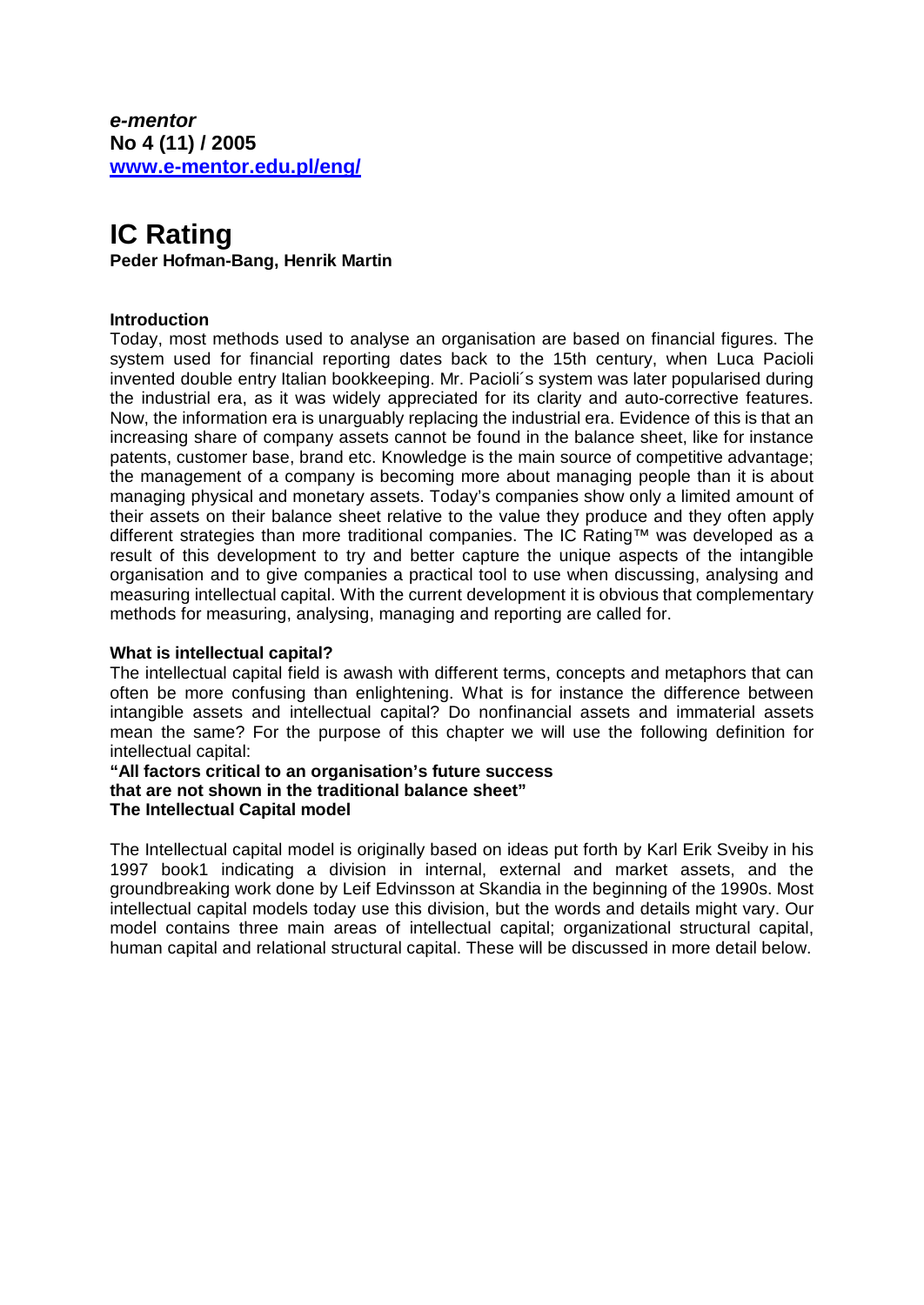

Figure 1 - The intellectual capital model

#### **Human Capital**

The core of the IC model is the human capital. In the knowledge-based economy, this is becoming the most important intangible asset for most organisations. Key value drivers for human capital are employee knowledge, skills, abilities, innovativeness and experience. In today's marketplace, companies are looking for knowledge workers, for people with specific capabilities that they can apply within the organization. The key then becomes to capture that knowledge in the company's structures, so it is transferred from individuals, to groups, to the entire organization and becomes part of the organization's "structural" capital. As we will later see, this includes company practices, methods, and processes that yield competitive advantage.

The IC model further divides the human capital into two parts: the management and the employees. There are two reasons for this.

1) They have different roles. If you believe that optimizing your IC optimizes your future success, the role of the management must be to optimize the intellectual capital. The role of the employee is then to contribute to this intellectual capital. Research has for instance shown that 70% of the variation in the companies´ ability to retain key people can be traced to leadership and employee commitment.

2) Experience from working with the IC Rating™ has shown that the management is extremely central to a company's success. It is therefore separated out so that it can be analysed in more detail.

In the management box important factors like leadership quality, communication skills, strategic skills etc. are considered. Has Management fully developed its strategic as well as operational leadership skills? Does the Management function as well internally as externally? Does the company have the right Management in the light of the defined Business Recipe?

In the employee box, value drivers like loyalty, motivation, competence and experience are evaluated. Do the company's employees have the best conceivable expert knowledge to fulfil the defined Business Recipe? The highest rate of productivity? Are they willing to share and transfer their knowledge into structures. This is important since it is not the presence of knowledge itself that creates value, but when it is applied to the business.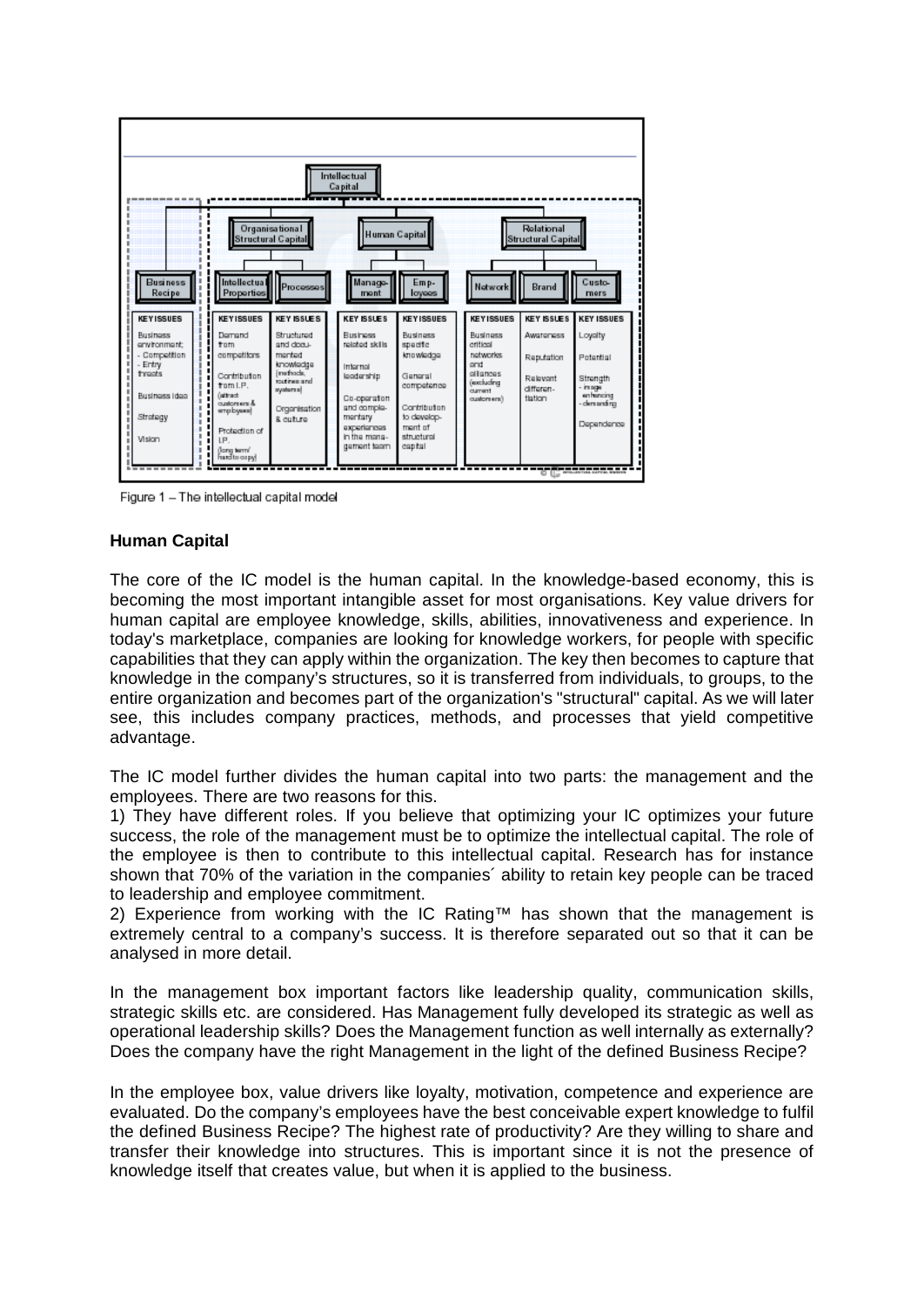Another important issue to highlight is that many believe that intellectual capital is only a measurement of how smart the employees are. Our model shows that Human Capital is a significant part of intellectual capital, but that there are much more to intellectual capital than the human capital part.

#### **Structural Capital**

In addition to the human capital, the model consists of two types of structural capital, the first being the organizational structural capital, or internal structural capital. Even if a company has the right human capital foundation, it will have difficulties sustaining business success without the right enabling structural capital. That's because without the knowledge transfer methodologies, processes and systems, the company is left with individual knowledge, not replicable, organization knowledge. It will also be difficult to succeed with external relationships without any supporting structures.

The IC Rating model divides internal structural capital in two parts:

The **intellectual properties** made up of patents, licenses, trademarks etc.

Some would say that this is the most refined part of the structural capital, as there could be a market for this and it can be bought and sold. This could provide the company with a temporary monopoly and give the company outstanding performance over a period of time. The **process capital** is perhaps the most encompassing box of the model. It consists of all internal processes (recruiting process, marketing process etc.) models (project models etc.), IT-systems and documentation. Here the model looks at factors like whether the company has the most efficient tools and methods? Are all the processes structured and documented? If there is structure and documentation, to what extent are the processes actually in use?

In the IC model **culture** is also considered a part of the structural capital. Organisational cultural aspects include an evaluation of the rate of centralisation/decentralisation, how hierarchical the organisation is, whether or not the culture is expressed or more tacit, and to what extent visions, values and strategies are communicated in the organisation.

One of the main issues in intellectual capital management is, as previously discussed, to convert elements of human capital into structural capital. This transformation is crucial as structural capital can be owned by the organisation. Structural capital can also be leveraged to a greater extent and reduces the dependence on human capital.

It is however essential to have strong, well-developed human capital, because the major contact point with customers is through people or human capital. So it's the interplay between human capital, structural capital, and customer capital that results in the most robust intellectual capital.

#### **Relational Capital**

The third part is called the relational, or external structural capital. This consists of a company's external relations:

1. Their network: suppliers, distributors, lobby organizations etc. When considering a company's network it is important to look at issues like does the company have all the contacts needed for the organisation? If so, are these networks being utilised in the best possible way? Does the network give access to competence, finances, media coverage etc?

2. The brand. Here the model describes a company's brand and not trademarks, which is part of intellectual properties. The model covers areas like attitude, preference, reputation etc. Is the company well known? Does the target group have great confidence in the company? Does the market perceive the company as having a significant competitive advantage in their brand.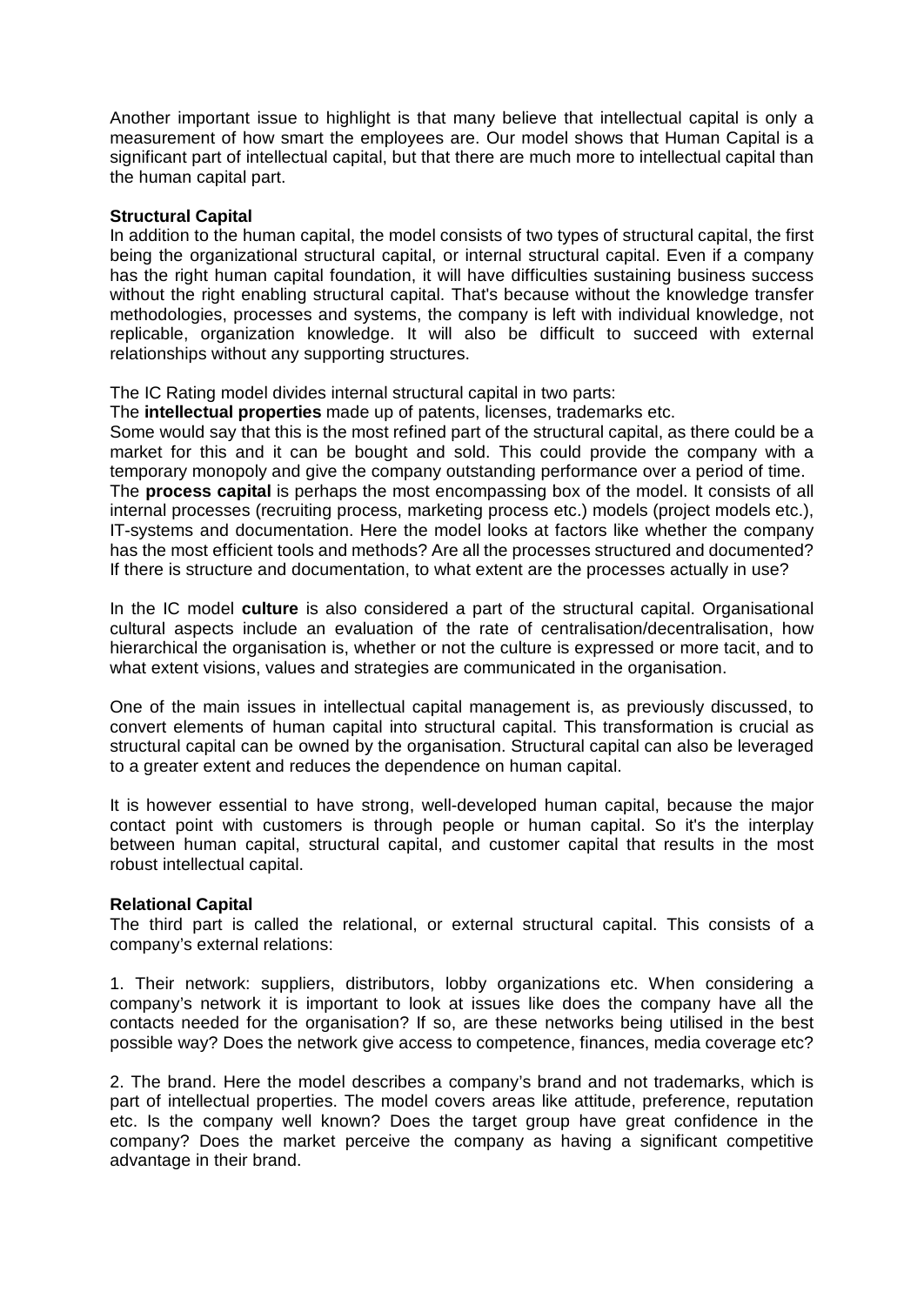3. Last but not least, the customers. This is in essence where your money is made, and it is one of the most important sources of competitive advantage. How the customers perceive you therefore become very important: Do they see you as a strategic supplier? A partner? Are your customers image-building in the sense that other companies might look to them to see who they buy from. Are they loyal and in it for the long term? Do you have a close relationship with them?

The more you know about your customers and the closer you are to them, the more difficult it will be for them to switch.

These three parts of the IC rating model together form what we call the "operational effectiveness". If an organisation has a very good operational effectiveness, it means that it is good at what it does, but it doesn't necessarily mean that it is doing the "right" thing! The three different categories of intangibles must therefore to viewed in a strategic context.

# **Business Recipe**

For most companies, the strategic context is expressed through their business idea and the strategy they choose to pursue in order to achieve that idea. Companies that have defined a vision and outlined the strategy for achieving this is in a much better position to determine what role their intellectual capital should play in achieving the vision. Different companies will define different roles for their intellectual capital. It is actually quite unusual to find two companies with the exact same roles for their intellectual capitals simply because no two companies have the exact same context. The set of roles that a company selects for its intellectual capital depends largely on the kind of firm it is, its vision for itself and the strategy it has chosen.

In the IC Rating™ model, Business recipe primarily contains three distinct parts:

# **1) The Vision/Mission and business idea**

A company's vision represents the long term goal of the company and a desired future state of the organization. The vision is often developed by top management and says something about their view on the company's future development.

The business idea gives a more detailed formulation of the vision. The business idea focuses on the possibilities that exists in the company and is an expression of what differentiates the company from its competition. It also gives a more thorough description of what the company wants to achieve both short and long term with regards to for instance market needs, technology, customers and products.

# **2) The business strategy**

The business strategy is a further operationalisation of the business idea. What are the company's plans and activities in order to achieve their vision and strategy? Are they differentiated from the competition? Competitive advantages achieved based on the business idea are also sometimes included.

#### **3) The surrounding business conditions**

Different factors in the company's business environment that will have an impact on the company, like for instance the competitive situation, the number of players in the industry, technological and environmental issues etc.

The business recipe is in essence the potential for the entire intellectual capital. If your organization has a weak business recipe, your operational effectiveness will be largely irrelevant. If your business recipe is strong this is a good starting point for a successful future provided that the operational effectiveness is strong.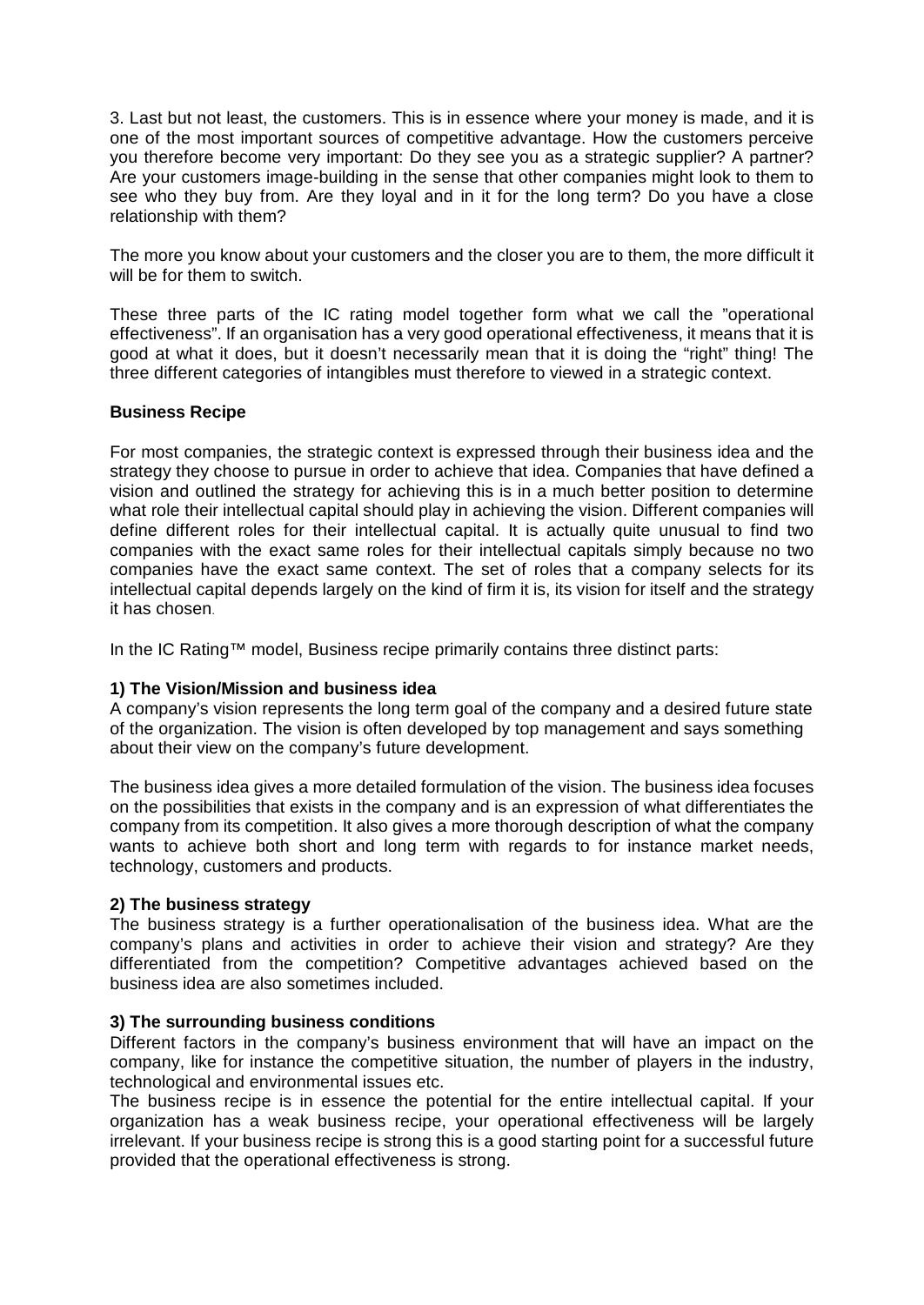#### **The limits of classification**

This model is in essence a classification system and many find this type of model to be static and claim that such models seem to miss the essence of wealth creation, and that only a combination of these resources can create value<sub>3</sub>. The value, they argue, lies in the intangible assets' combined strength and not in their individual characteristics. Companies become unique and successful by combining various types of intangible resources and not by separating human capital from structural capital and customer capital from organisational capital. It is the synergy in the intangibles that creates uniqueness and wealth. We agree wholeheartedly with this argument, but also realize the practical limits of comprehension and have therefore chosen to divide them like this to be better able to analyse, measure and evaluate. The elements and parameters discussed and analysed in each box are however of a dynamic nature and look at the interaction between the different types of intangibles.

Finally it is worth noting that intellectual capital/intangible assets behave differently to physical and monetary assets. First of all they are not additive and monetary. It doesn't make sense to try to add up human capital with customers.

It is also pretty obvious that human capital, unlike financial capital cannot be owned by the organisation, it can only be contracted. The question then becomes, how do you as an organisation contract it, and how do you get your best people to stay? Are they motivated by high salaries, interesting and challenging work, an exciting corporate culture, or superior structural capital?

# **The IC Rating™ tool<sup>4</sup>**

Based on the intellectual capital model discusses above a comprehensive measurement and management tool was developed. In addition to the classification used in the intellectual capital model, the IC Rating™ looks at the company's intangible assets from three different perspectives, namely effectiveness, risk and renewal. A lot of the criticism directed at traditional accounting and financial management and measurement has been that it looks at history to try and predict the future. The IC Rating™ therefore consider three forward looking perspectives, and in addition to looking at the current effectiveness of the organisation, the model looks at the efforts and abilities to renew and develop itself and also at the risks that the current effectiveness declines.

1) Effectiveness looks at how well is the organization performing today and if the organisation is using their intangibles in the most optimal way.

2) Risk: The tool considers the threats that can be seen against the current effectiveness. It also looks at the likelihood of these threats occurring. In human capital the model would for instance look at how likely it is that key employees leave the company. If this is high it might be considered a threat, but it is also coupled to the sensitivity. The risk is higher if the person that might leave has knowledge/experience that is of crucial importance to the company.

3) Renewal and development looks at the effort to renew and develop present effectiveness. Here the model looks at factors like innovation and product development, education and development of employees etc.

Together the three perspectives illustrate the prerequisites for future success – the company's capabilities and potential. When combined with more traditional financial measurements, the IC rating™ can provide invaluable insights for owners and managers. **Methodology**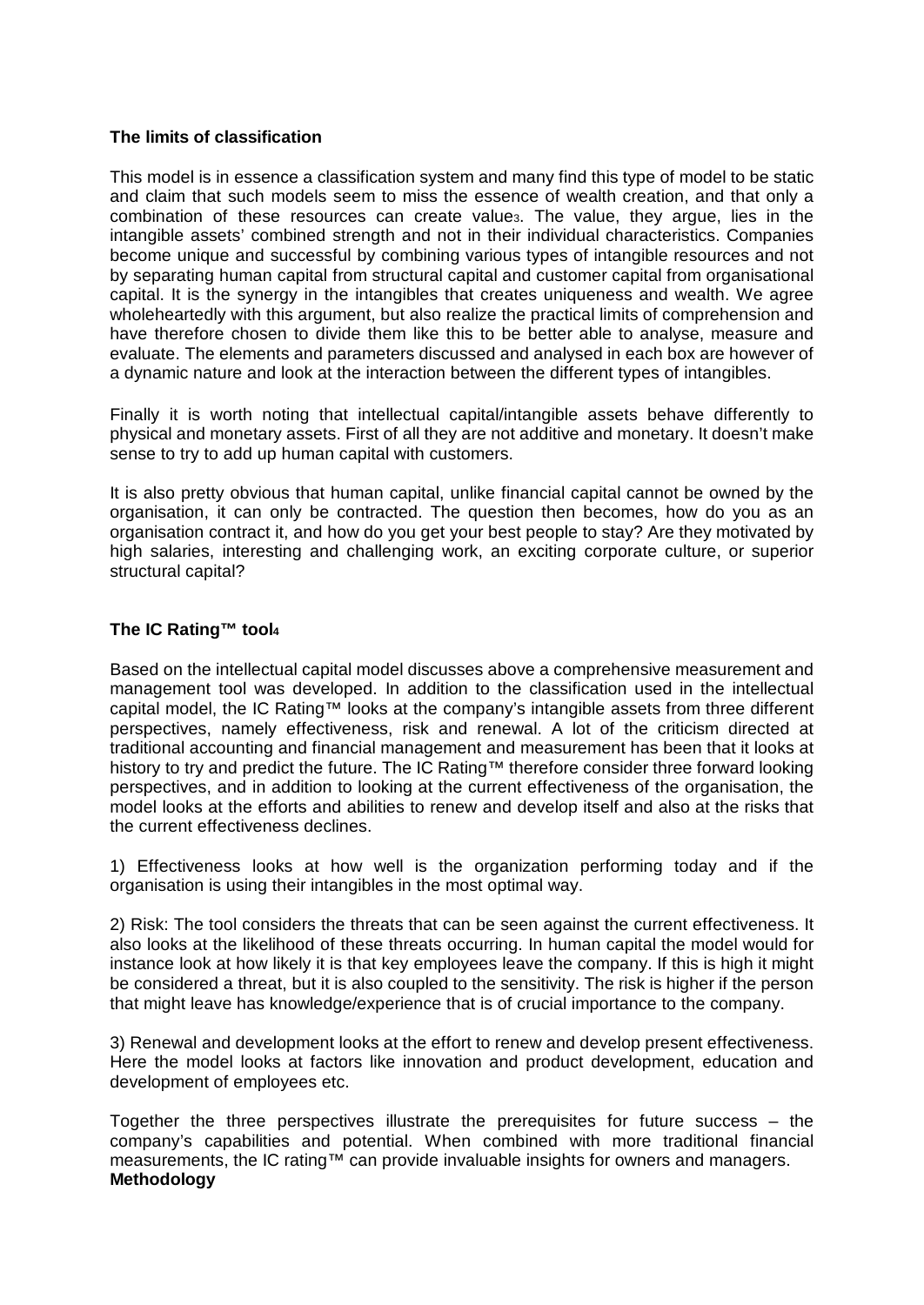The methodology used for the IC Rating™ includes the evaluation of more than 200 intangible factors contributing to a company's performance. These factors are classified under the different parts of the intellectual capital model.

The structural capital is the capital type with most parameters. The purpose is to find the company specific key success factors with regards to the chosen or desired strategic context. In other words, the rating analyses whether the company has the right intangible assets to achieve what they want to achieve and if they are using them in the most effective way. As previously discussed, it also looks at the efforts to renew these critical success factors and the risks associated with them.

The main source of information is the company's most knowledgeable internal and external stakeholders. Personal in-depth interviews are therefore conducted with employees and management (internal) and customers, partners, government bodies etc. (external). The questions are answered using an 8-point scale and the respondents are also encouraged to provide a short explanation of their grade. Depending on the complexity of the rating, a full rating takes approximately 4-6 weeks to complete.

The rating result is then presented on three levels: 1) The executive level 2) The operational level and 3) The respondent level. These are explained below.

#### **The Executive Level**

This is an overall comprehensive summary showing the three perspectives **effectiveness**  (i.e. a snapshot of how well your intellectual capital is performing today), the **risk** that the effectiveness decreases, and the **renewal,** i.e. how well your current initiatives are improving the effectiveness.

The grading is inspired by Standard&Poor´s terminology, where "AAA" is the best grade, and "D" is the worst. The coloured bars show the result of the rating. The higher the bar, the higher the rating. In the **risk** perspective, a lower red bar signifies higher risk than a high bar. Consequently, the higher the bars the better it is.

Below is an illustration of the executive level. For each of the boxes, the first bar shows the effectiveness rating, the second shows the renewal rating and the third bar shows the risk rating. The IC Rating™ result for this company is good with a relatively high overall effectiveness, strong efforts at renewal and a moderate risk. Strong competition in the industry and large powerful players are the main reasons for the relatively low effectiveness of the business recipe.

The company is however taking several steps to improve their business recipe, shown by the strong renewal efforts. The strongest area can be found within the human capital, where both management and employees show high effectiveness and very strong renewal efforts. The main reason for the slightly higher risk in management is the company's dependence on single individuals in the leadership team. Another relatively weak area is their processes. This comprises the company's internal processes in addition to the company culture and organisational characteristics. There is no rating result for the intellectual property as the company in the example has not defined any intellectual property for their business. This is a fairly common occurrence as the criteria for describing assets as intellectual property is quite strict.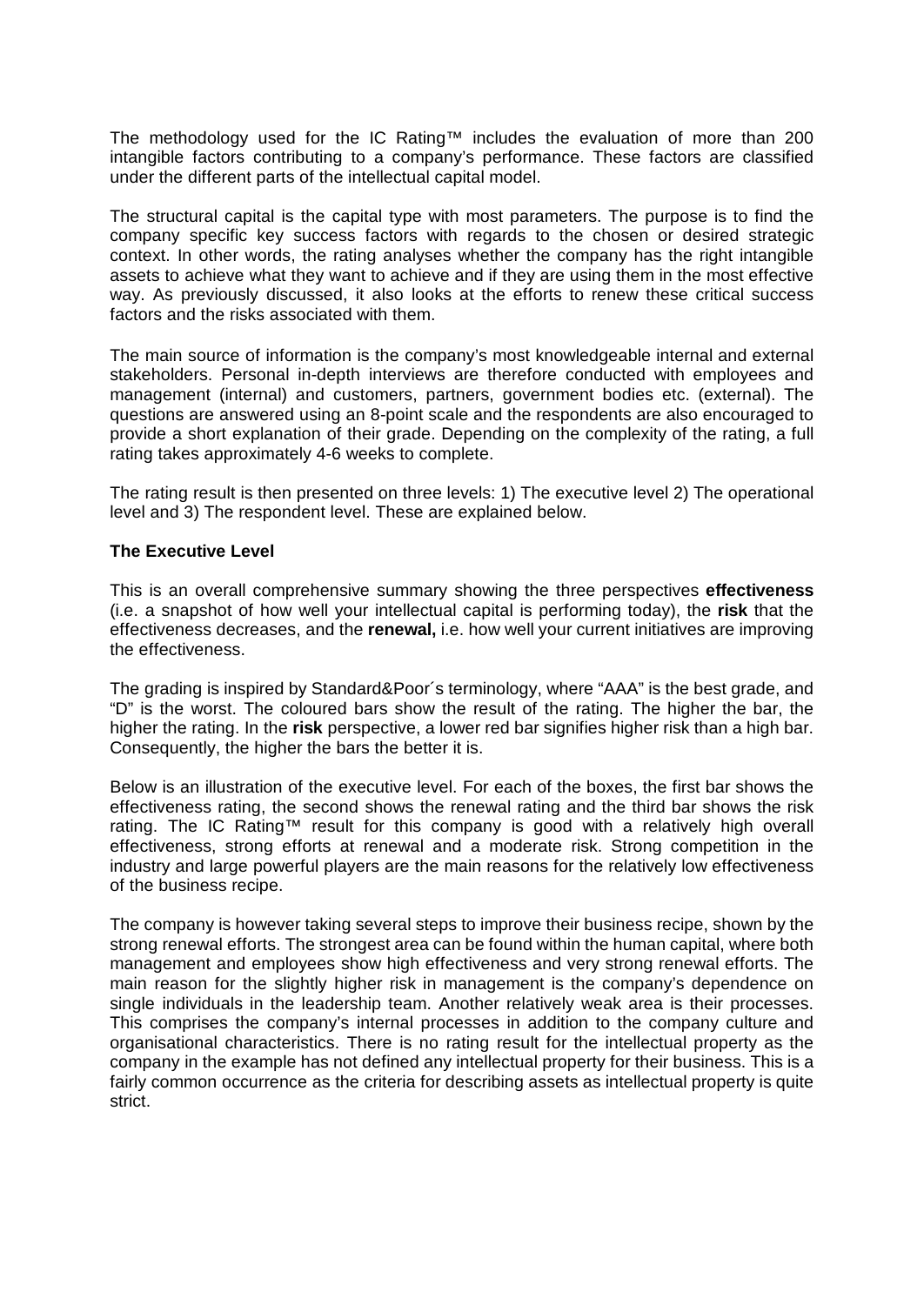

Figure 2. Example of Executive level

| <b>Effectiveness</b>                | Renewal                         | Risk                            |
|-------------------------------------|---------------------------------|---------------------------------|
| AAA - Extremely high effectiveness  | AAA - Extremely strong renewal  | - Negligible risk of decline    |
| AA - Very high effectiveness        | AA - Very Strong renewal        | R – Moderate risk of decline    |
| A - High effectiveness              | A - Strong renewal              | RR - high risk of decline       |
| BBB - Relatively high effectiveness | BBB - Relatively strong renewal | RRR – Very high risk of decline |
| BB - Average effectiveness          | BB - Average renewal            |                                 |
| B - Relatively low effectiveness    | B - Relatively low renewal      |                                 |
| CCC - Low effectiveness             | CCC - Weak renewal              |                                 |
| CC - Very low effectiveness         | CC - Very weak renewal          |                                 |
| C - Extremely low effectiveness     | C - Extremely weak renewal      |                                 |
| D – Absence of effectiveness        | D - Lacking renewal             |                                 |

The IC Rating™ scales/grades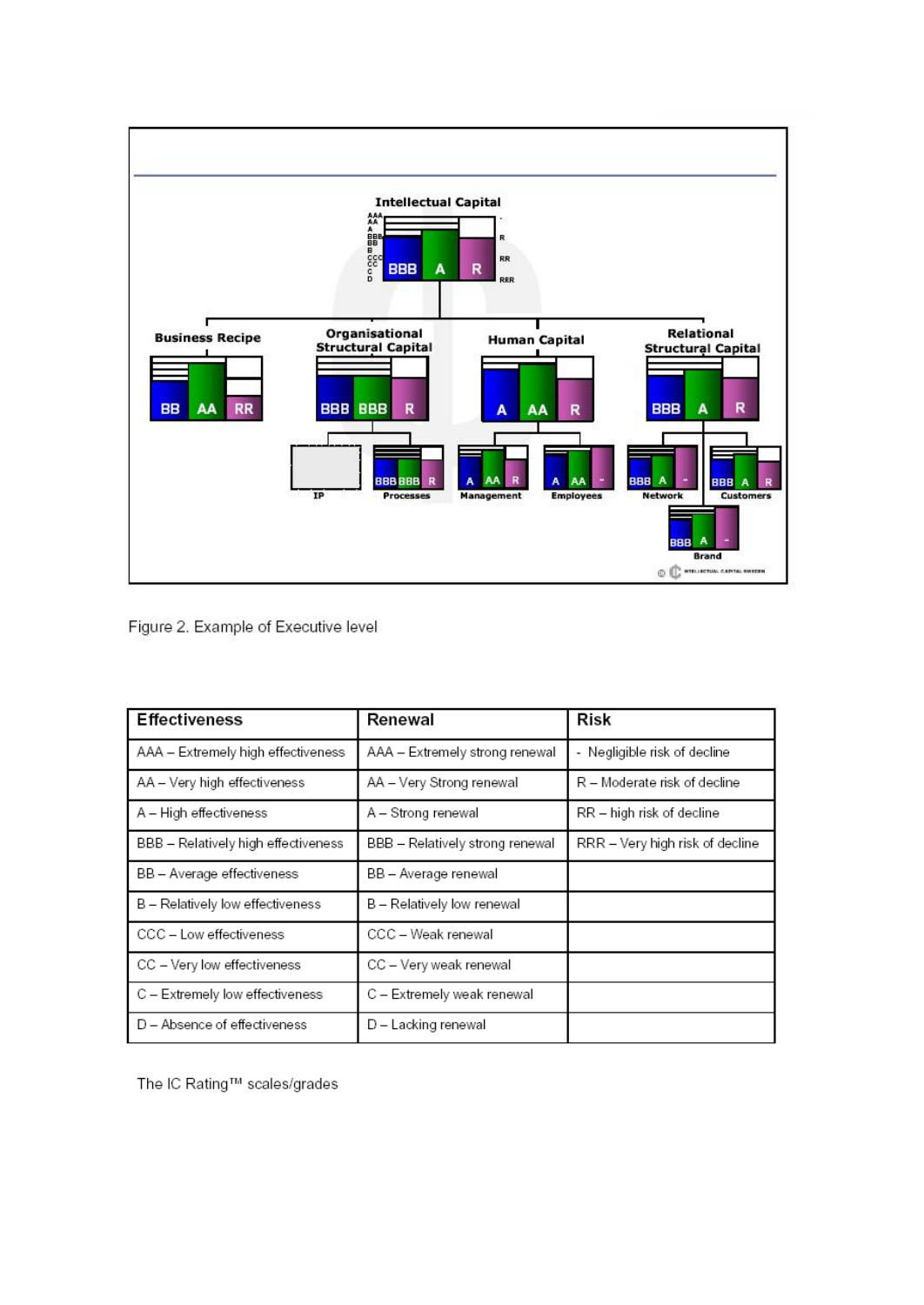### **The Operational level**

The operational level provides additional details. The IC Rating™ uses a presentation technique called a polar chart. Below is an illustration of such a chart. This is only an example and the parameters are taken from the customer box. Polar charts like this can be made using all of the factors considered in the rating and polar charts are made for all the different parts of intellectual capital. In this case a best competitor score has also been included. In order to create the polar charts the 1-8 scale of the grading done by respondents is converted to a 0-100 scale. The larger the number the better the score. This chart provides good inputs for more detailed discussions and can also form the basis for identifying important inputs to a business management system like for instance a balanced scorecard. The scores given by the respondents in the IC Rating can also be divided so that results from internal respondents can be illustrated and contrasted with the external respondents score on the same factors. The same can be done to highlight differences and similarities between employees and managers.

The company illustrated below is very vulnerable with respect to customers taking their business elsewhere. They are not perceived as being good at interacting with their customers either, but at the same time they seem to enjoy extremely good relationships with their customers. They also have quite a few image-creating customers.



Figure 3. Result example operational level - Customers

# **The Respondent level**

In order to fully understand the operational level, an additional level of detail is required. The methodology therefore also includes a respondent level, which is a written document where respondents clarifying comments are anonymously categorized according to questions and categories. This is where all non-quantifiable knowledge appears. Clients find it very hard to argue with these comments, and find them very useful when analyzing the result.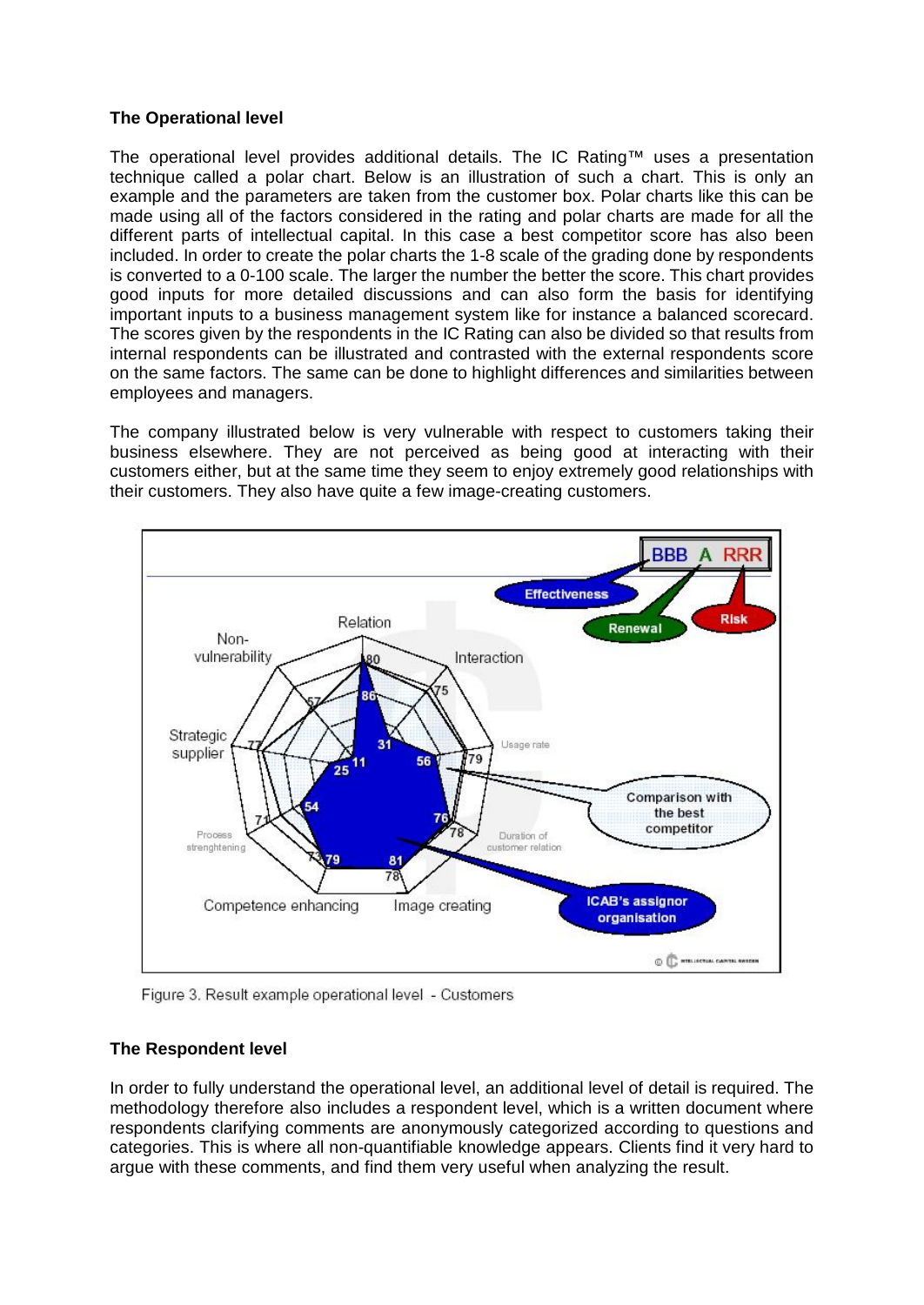# **Benefits of using IC Rating**

The companies realizing the benefits of using the IC rating™ vary to a large extent both in size and industry affiliation. The clients range from large international players to small and medium sized companies and governmental agencies. Below are some of the reasons why companies choose to focus on intangible assets and using the IC Rating™.

First of all it gives the company **a better understanding of non-financial assets** and their importance in the company's value creation. As we have discussed earlier in this chapter, intangible assets behave differently to financial and monetary assets, and should therefore be treated differently. By having an intangible perspective we are able to bring new insights into how businesses change and perform and how intangibles interact to create value.

It also provides the people in the organisation with **a shared language and terminology**. Experience have shown that this is a very important aspect of the process as it provides the organisation with a structured and pedagogical way of discussing and understanding a concept that is often perceived as blurry and unclear. The important thing is however not the exact term used, but that a company uses the same language when discussing intellectual capital. Better **internal management** of intellectual capital is also a result of this process.

The IC Rating will show areas where improvements are necessary and it provides an excellent analysis and starting point for an internal measurement system that can be used to track performance and improvements over time. It also helps translate a business strategy into actionable results. Additionally it will help management to look at the whole company and not just the financial parts and establish a link between inputs, processes, the build-up of intangible assets and company performance. Most importantly it helps the management make intelligent trade-off decisions with regards to investments. Companies never have unlimited funds to invest in the company and the results of an IC Rating™ will give clear indications where the investments will give the best return.

The IC Rating™ also provides the organisation with an opportunity to **increase transparency** internally because the entire organisation becomes more aware of what is actually happening in the organisation. It also highlights the more tacit processes and ways of working that all organisations have, but that is not often discussed.

This is a good starting point for an external reporting framework. As we will see in the case study, Norsk Tipping actively use their IC Rating™ for external reporting. Their ambitious thinking in this area earned them the MAKE award both in 2003 and 2004. Many companies are reluctant to publish this type of information, but it is clear that it improves information to stakeholders about the real value and future performance of the company. It can also enhance the company's external reputation and market valuation.

**Henrik Martin** is the CEO of Intellectual Capital Sweden AB (ICAB).

Henrik holds a B.Sc. and M.Sc. in Electrical Engineering from Massachusetts Institute of Technology. His professional background includes working as a management consultant at McKinsey&Co, based in the Stockholm office. After leaving McKinsey, he became a key player in developing the internet consultancy industry in Northern Europe as Managing Director for the Nordic Countries at the stock-listed internet consultancy Adera.

Henrik joined as CEO at Intellectual Capital Sweden AB in order to internationalize the company, and has, amongst other things, been instrumental in setting up and implementing the